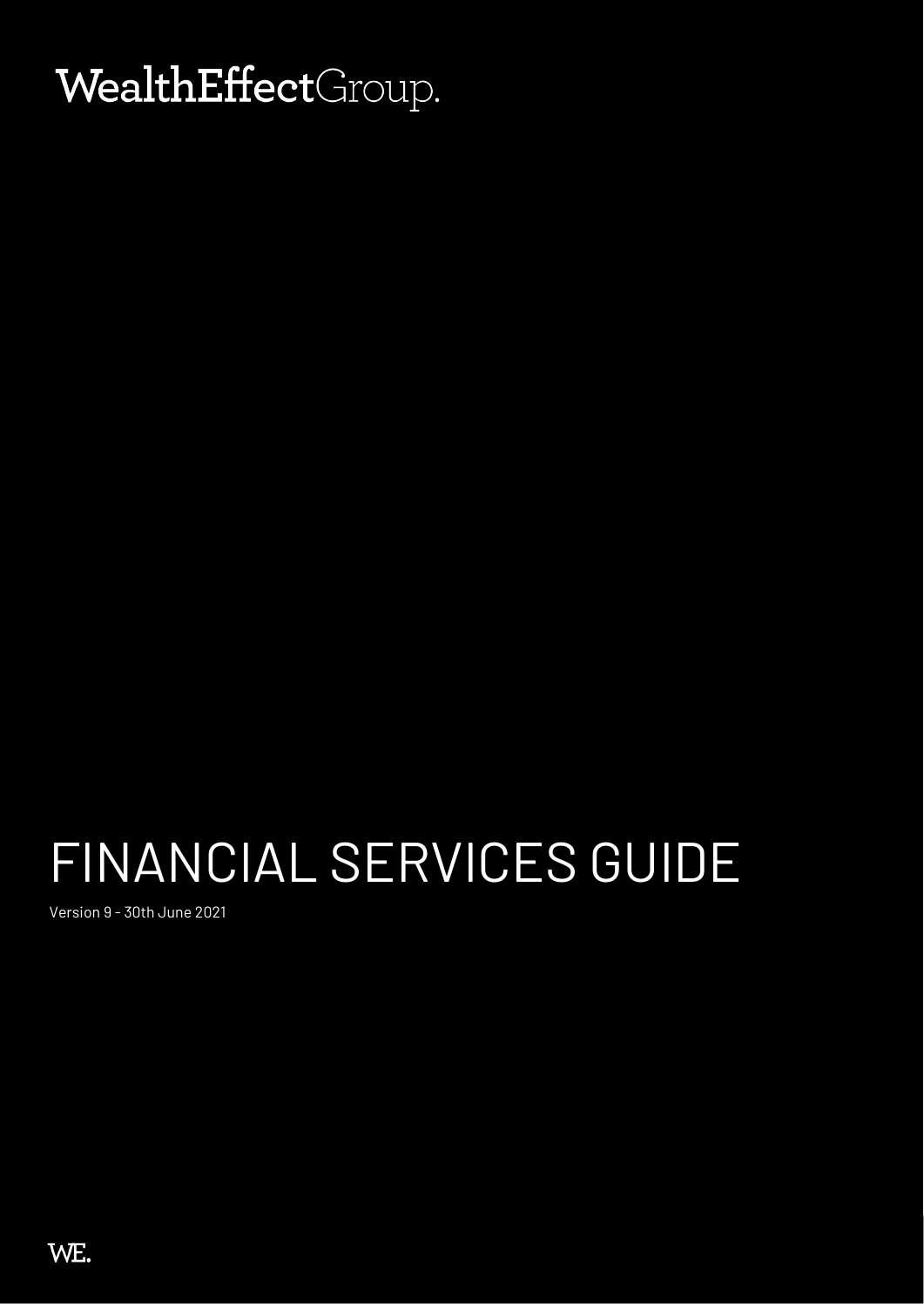# FINANCIAL SERVICES GUIDE

Version 9 – 30 June 2021

My Path Financial Planning Pty Ltd Trading as Wealth Effect Group (CAR number 424768) and Andre Dirckze (AR number 395157) are Authorised Representatives of Boston Reed Pty Ltd (AFS License No 225738), ABN 89 091 004 885.

Street: Unit 102 175b Stephen St, Yarraville VIC 3013 Postal: Unit 102 175b Stephen St, Yarraville VIC 3013 Telephone: 0439 004 934 / 1300 135 953 Email: [andre@wealtheffect.com.au](mailto:andre@wealtheffect.com.au)

# The Purpose of this Financial Services Guide ("FSG")

This Financial Services Guide ("FSG") is an important document which provides you with information to help you decide whether to use our financial services.

This FSG in an important document which tells you about Boston Reed Pty Ltd, My Path Financial Planning Pty Ltd Tradings as Wealth Effect Group and Andre Dirckze (together "we", "our" or "us") and the financial services we mayprovide to you.

It is provided to assist you in deciding whether to use any financial services provided by us and should be read in conjunction with any other documents you may receive from us. It also explains how we provide financial productservices to you, information about remuneration that may be paid to us in relation to services offered and information on how complaints are dealt with.

You should read this FSG carefully before using our services. It is intended to give you sufficient information to decide whether to obtain financial services from us.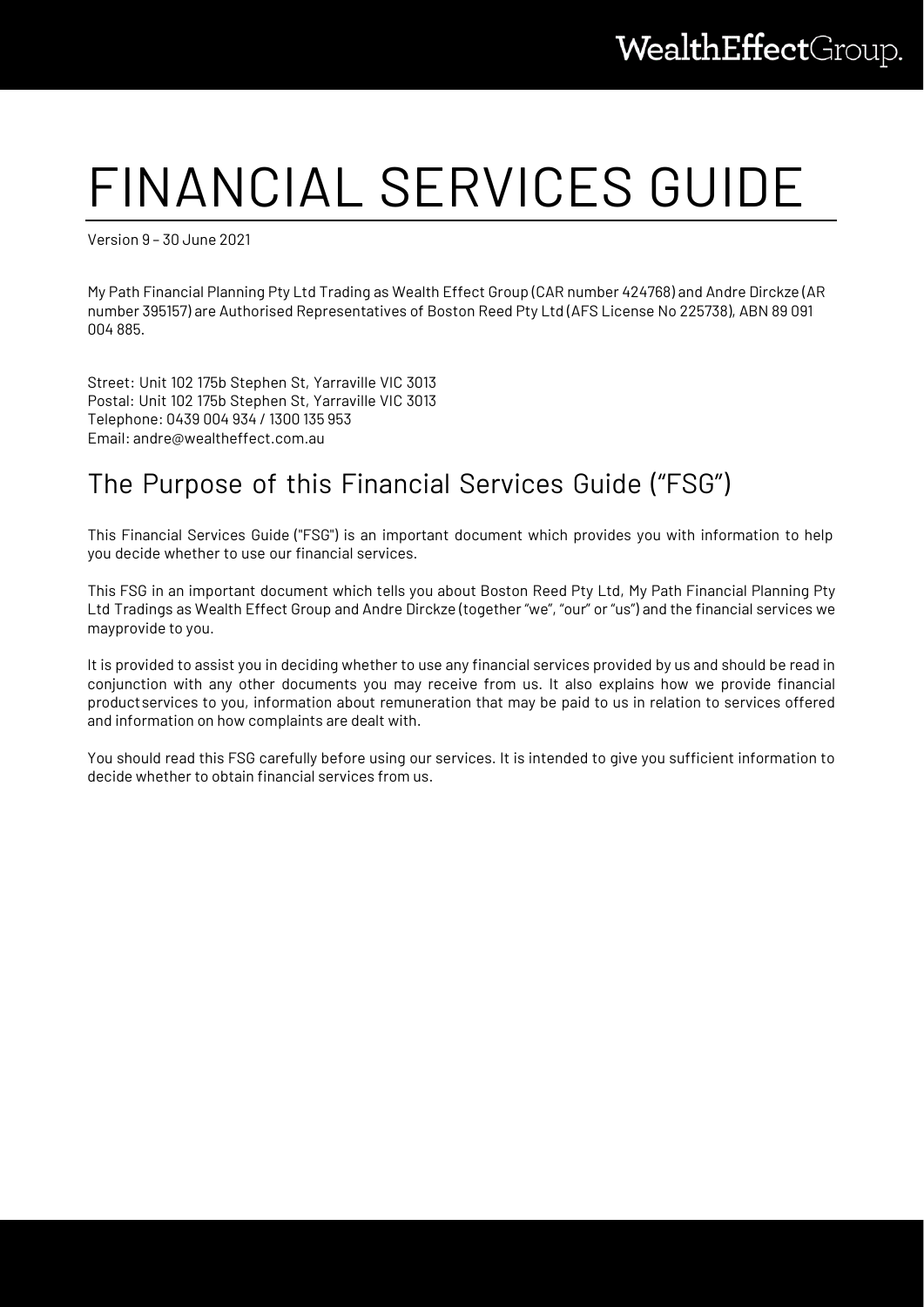## 1. About your Adviser and Boston Reed Pty Ltd

Your Adviser is Andre Dirckze. Andre is engaged by My Path Financial Planning Pty Ltd Tradings as Wealth Effect Group, a Corporate Authorised Representative of Boston Reed Pty Ltd. My Path Financial Planning Pty Ltd Tradings as Wealth Effect Group and Andre Dirckze are the "providing entity" for the purposes of the Corporations Act. Andre Dirckze is also an authorised representative of Boston Reed Pty Ltd.

Boston Reed Pty Ltd (ABN 89 091 004 885) holds an Australian Financial Services License ('AFSL" Number 225738) and has authorised the issuance of this Financial Services Guide ("FSG").

## Lack of Independence

We are not independent, impartial or unbiased because we may:

- (a) receive commissions for the advice we provide on superannuation, life investment and life risk insurance products and the commissions may not be rebated in full to you; and
- (b) Boston Reed, your Adviser or another authorised representative that is authorised by Boston Reed, may receive commissions, volume-based payments or other gifts or benefits.

For further information regarding how we are remunerated, please refer to the section titled Our Remuneration for Financial Services Provided.

Please note that notwithstanding the statement above, it is important to understand that disclosing our lack of independence and detailing our remuneration structure does not reduce our obligation to act in your best interests. If you are a retail client and we give personal advice, we have a duty to act in your best interests when providing personal advice and are obliged to provide you with appropriate advice.

## Financial services we provide

Boston Reed Pty Ltd is Authorised by its AFSL conditions to provide financial product advice and arrangedealings in relation to the following classes of financial products:

- Investments:
	- o Basic and non-basic deposit products (and non-cash products arrange dealings only);
	- o Interests in managed investment schemes including investor directed portfolio services;
	- o Securities
	- Life products including life investment and life risk insurance products;
- Retirement planning (Retirement savings accounts); and
- Superannuation:

to retail and wholesale clients.

Whilst Boston Reed Pty Ltd holds a license that allows it to provide the abovementioned financial services,your Adviser is Authorised to provide financial product advice and arrange dealings in:

- Investments:
	- o Basic and non-basic deposit products;
	- o Interests in managed investment schemes including investor directed portfolio services;
	- o Securities
- Life products including life investment and life risk insurance products;
- Retirement planning (Retirement savings accounts); and
- Superannuation;

to retail and wholesale clients.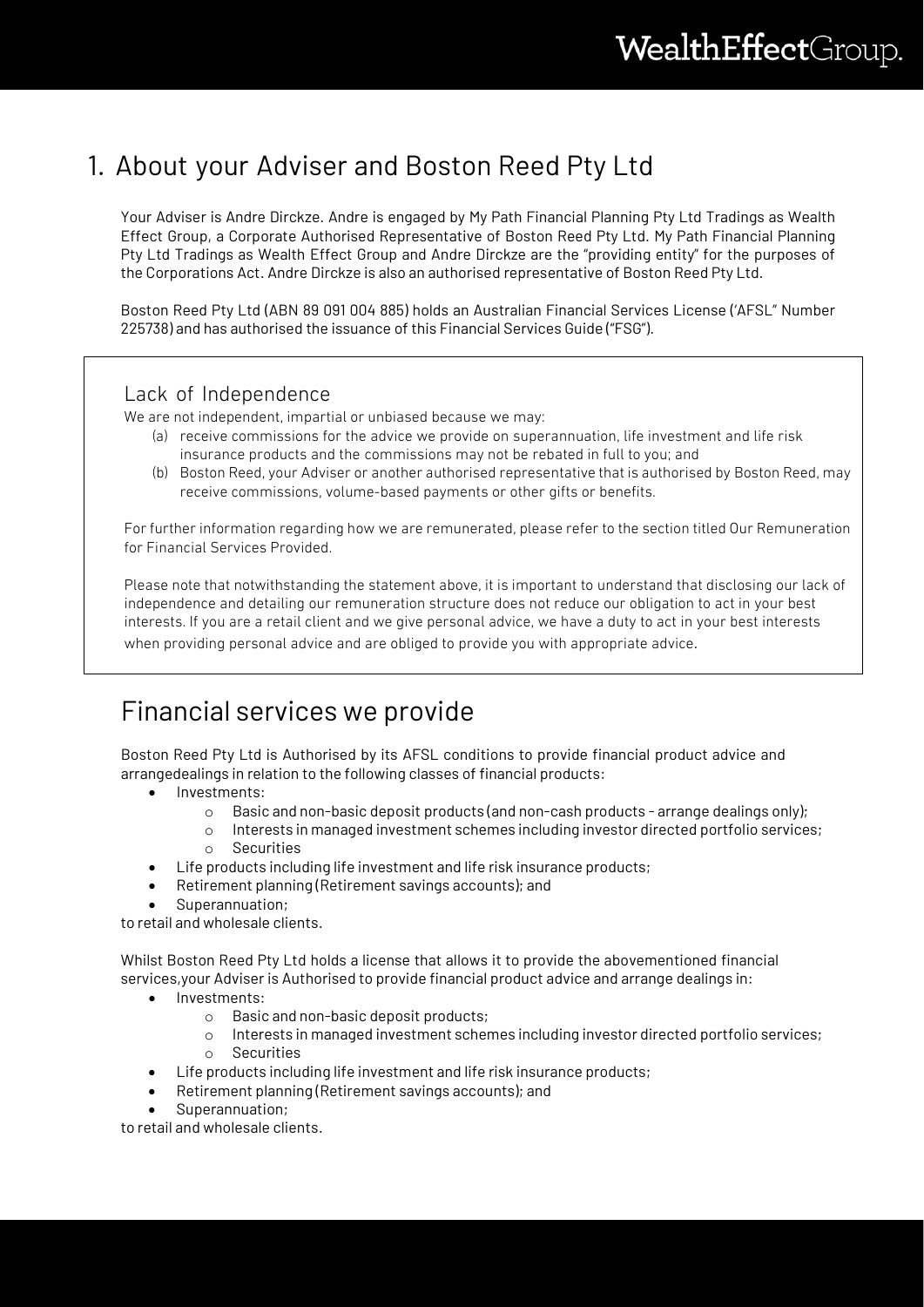We are also authorised to arrange dealings with respect to non-cash payment products. Accordingly, we cannot provide financial product advice with respect to non-cash products.

Details of the Adviser and the terms of their authority are contained in the Adviser Profile that is attached.The Adviser Profile should be read in conjunction with this FSG.

## 2. Our contact details

Boston Reed may be contacted at: Street: Unit 6, 68-70 Old Princes Highway, Beaconsfield VIC 3807 Postal: PO Box 284, Beaconsfield VIC 3807 Telephone: (03) 7006 5870 Email: [info@bostonreed.com.au](mailto:info@bostonreed.com.au)

Your Adviser may be contacted at: Street: Unit 102 175b Stephen St, Yarraville VIC 3013 Postal: Unit 102 175b Stephen St, Yarraville VIC 3013 Telephone: 0439 004 934 / 1300 135 953 Email: [andre@wealtheffect.com.au](mailto:andre@wealtheffect.com.au)

## 3. Our Remuneration for Financial Services Provided

Our fees and other charges: who receives the fees?

My Path Financial Planning Pty Ltd Tradings as Wealth Effect Group will provide you with full details of all fees before doing any significant work for you. Fees will be explained in your meeting and detailed in a statement of advice. Your adviser will also provide you with a detailed breakdown of fees on an annual basis in a fee disclosure statement.

The types of fees, commissions and other benefits that may be received by My Path Financial Planning PtyLtd Tradings as Wealth Effect Group and Boston Reed Pty Ltd are described below:

#### Fees for Advice

My Path Financial Planning Pty Ltd Tradings as Wealth Effect Group may charge fees for the preparation, presentation and implementation of your advice. These fees will be based on your individual circumstances, the complexity involved in your situation and the time it takes to prepare personal financial advice. My Path Financial Planning Pty Ltd Tradings as Wealth Effect Group will provide you with written estimates of these fees to ensure that there are no 'surprises' after the event.

#### Ongoing Advice Fees

My Path Financial Planning Pty Ltd Tradings as Wealth Effect Group may charge a fee to provide ongoing portfolio review, ongoing advice appropriate to your needs and/or ongoing services. My Path Financial Planning Pty Ltd Tradings as Wealth Effect Group will offer you the option to select from a set charge or a charge based on the value of funds under advice and/or the time involved in reviewing your portfolio and circumstances.

#### Salaries to staff and other services to you

The payment of staff salaries does not influence our advice in any way. The provision of accounting services and other business services to you for a fee does not influence our advice in any way.

#### Commissions & Fees

If you implement a financial product through My Path Financial Planning Pty Ltd Tradings as Wealth Effect Group, we may receive payments in the form of initial commissions and/or ongoing commissions from the financial product providers. These commissions are included in the fees and premiums you pay for the product. This is not an additional cost to you.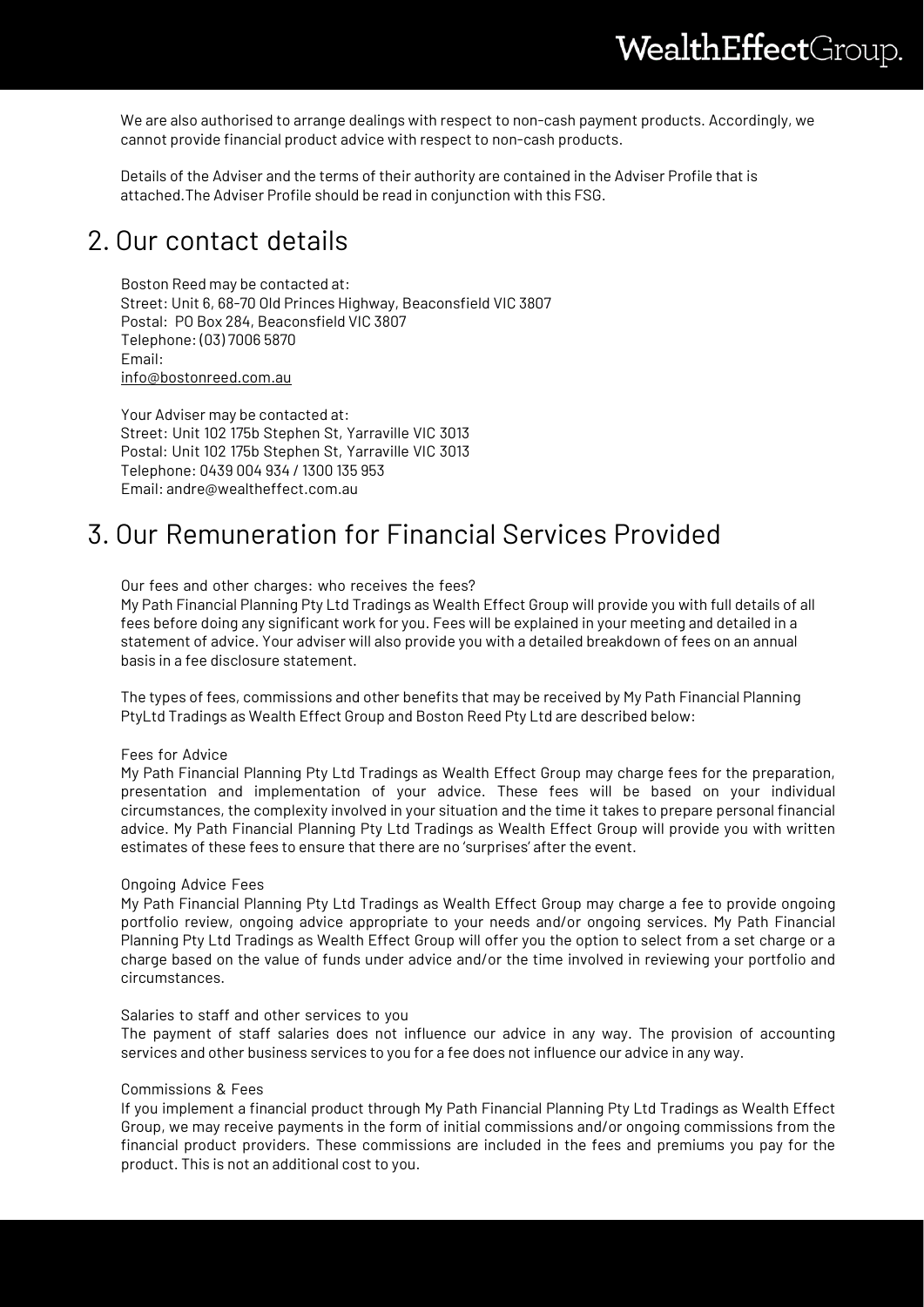If you elect to pay your fee by commission from a product provider for a financial product policy which lapsesor you elect to change your adviser resulting in a reduction in our commission or inability to be paid for our services, you will be liable for any unpaid or unrecovered commission due to us.

Insurance providers may pay us commissions if your adviser recommends insurance products to you. Commissions are based on a percentage of your insurance premium. On all commission arrangements where the commission in the first year is greater than that payable in later years, the maximum upfront (year 1) commission is 66% and the maximum ongoing (year 2+) commission is 22% (inclusive of GST). Where upfront and ongoing commissions ae the same, there is no legislated maximum however product providers generally pay up to 33%.

For insurance products purchased prior to 1 January 2018, we may continue to be paid commissions in the same manner as what would have previously been advised to you at the time of obtaining the products(s).

#### Investment products held pre 1 July 2013

We may receive initial (upfront) commission from the product provider for additional amounts invested in products you held prior to 1 July 2013. Generally, the commission will be a percentage of the amount you invest (may be up to 5.5 per cent) and may vary from product to product. We may also receive ongoing (trail) commission from the product provider on a periodic basis for the duration of your investment. Details of suchcommission (which may be up to 1.1 per cent) will be set out in your SoA.

#### Investment products held post 1 July 2013

For most products with an investment component entered into after 1 July 2013, initial and ongoing commissions from the product provider will not be paid to your adviser. Information about any variations or exceptions will be provided to you.

#### Other Benefits

We may also receive additional benefits by way of sponsorship of education seminars, conference or trainingdays.

Details of any fees, commissions or other benefits that we will be entitled to receive if you retain us as your Adviser and if you implement our recommendations will be disclosed to you in the clearest terms. Disclosurewill be in dollar terms, or where this in not possible, in percentage terms and will be included in your Statement of Advice or Record of Advice. Fees will also be advised in detail in the PDS for recommended financial products.

# 4.What documents you will receive from us

#### FSG, Adviser Profile and Product Disclosure Statement

If you choose to use our services you will receive the current FSG, Adviser Profile and Product Disclosure Statement ("PDS") where applicable for any relevant financial products discussed. If you invest in an investment strategy without a PDS, then you will receive a written explanation of the investment detailing thestrategy (an Information Memorandum or "IM"). Before investing in any financial products, you must also complete an "authority to proceed", as is appropriate in the circumstances. If we recommend you invest in any financial product you must complete the application form attached to the relevant PDS. The PDS containsinformation about the particular product and will assist you in making an informed decision about acquiring that product.

The PDS will provide you with the information you need to know about the product and details costs and product fees including commissions and is usually created by the financial institution providing the product.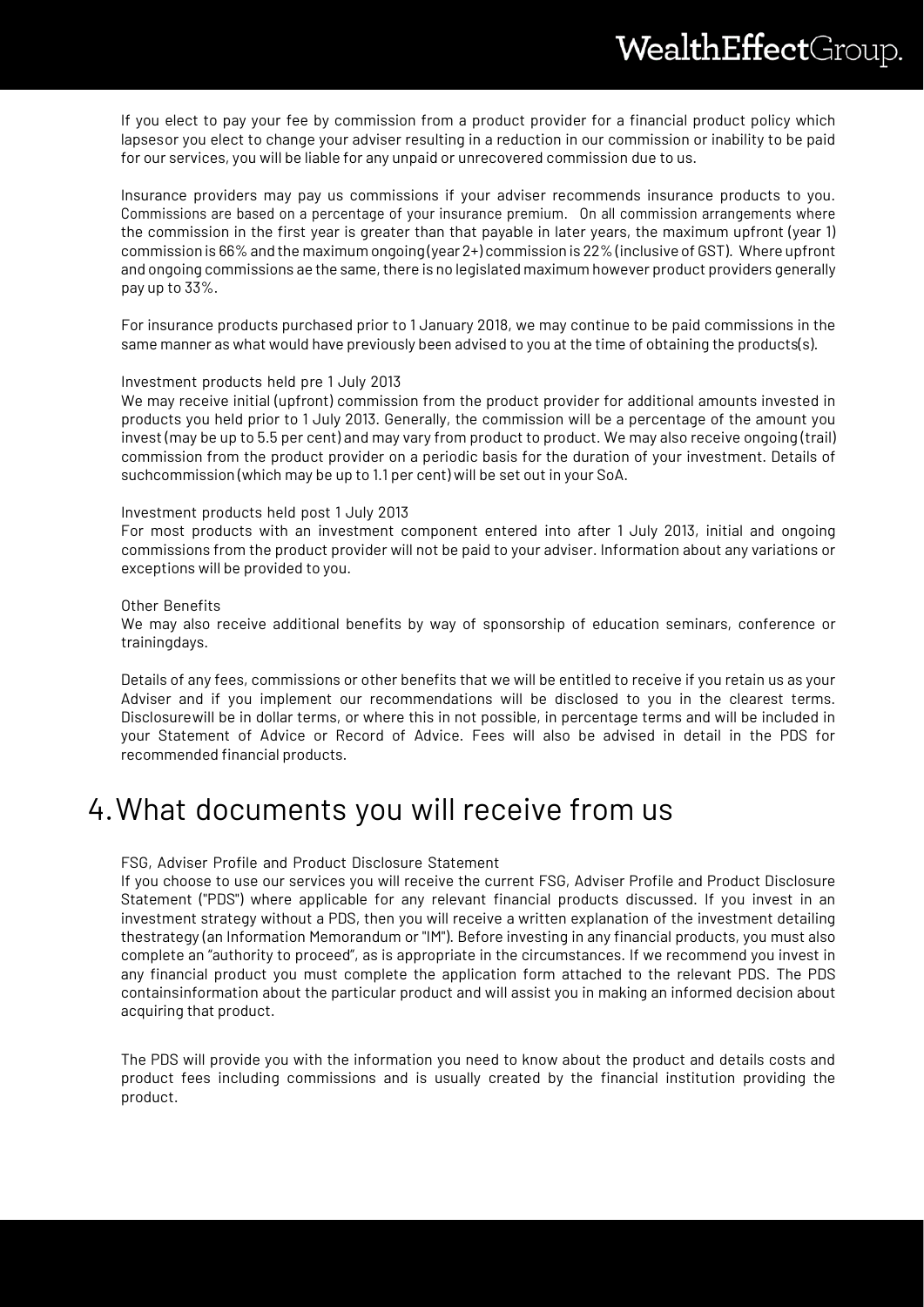# Delivery of Advice

#### Statement of advice

Once we have met and determined a draft plan for you, we will prepare a statement of advice (SOA). The SOA will be in writing and may be delivered via email, post orin person. Your SOA contains the information needed to understand our advice and the basis on which it is made. It includes information about:

- 1. The specific advice;
- 2. The reasons for the specific advice;
- 3. Any fees;
- 4. Any associations or relationships that may influence the advice;
- 5. The implementation plan; and
- 6. Any other relevant matters.

We will also provide other documents as needed. These documents may include educational material or PDS,as discussed above.

#### Record of advice

Once you have been provided with a SOA further advice may be provided in a form known as a record of advice or "ROA", provided there has been no change in your personal circumstances or the basis of the advice set out in the SOA.

#### Approved product list

The financial products that will be recommended are limited to those on Boston Reed Pty Ltd.'s approved product list and does not include all available financial products. A copy of the approved product list can be provided to you upon request.

#### Retention of SOA and ROA

We retain all SOAs and ROAs for at least seven years and you may request a copy of the SOA or ROA at any time within that period. This request may be verbal or in writing.

#### Implementation of advice

Our statement of advice will contain instructions on how the advice should be implemented. We will workwith you to ensure that the advice is properly implemented.

#### Time Limitations

You should not act on any recommendation after thirty (30) days of the date of the advice without your adviser's written confirmation that our recommendations are still suited to you. No responsibility will be taken for any advice acted on after thirty (30) days without your adviser's separate written confirmation that the advice is still suited to you. We will not be responsible for any losses connected to our advice if it is not implemented by us, if you do not engage us as your adviser or if you cease to engage us as your adviser.

To ensure that the Statement of Advice remains suitable to your needs, we recommend a review and if necessary, a revised plan to be prepared after this time limitation has lapsed.

#### Your Responsibilities as a Client

As your Adviser, we rely on the information you supply as part of our advice process, as such, it is imperative that the information you provide is current, complete and factual. We will ensure that our advice is in your best interests and is appropriate to you at the time it is provided. However, certain aspects of our advice are largely outside our control and are mainly within your control. Therefore, responsibility for these matters largely remain with you.

You are responsible for ensuring that our advice remains in your best interests and appropriate to you over time. You must notifyus in writing immediately should your personal circumstances change or should general economic conditions or legislation change in a way that affects our advice to you.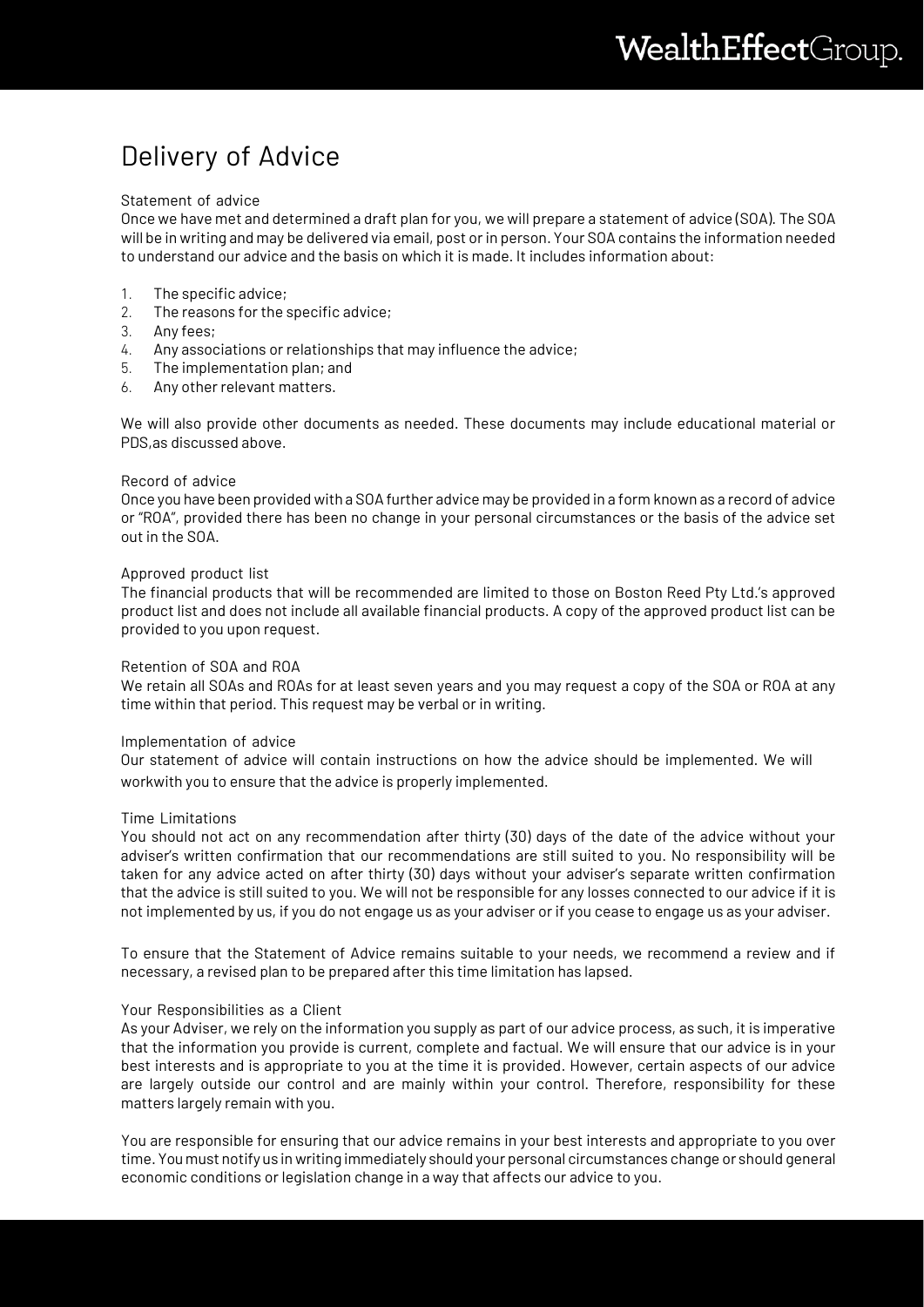You are responsible for ensuring your bank account and investment account details including account numbers, passwords and personal identification numbers are kept confidential, are stored safely and not recorded in a form that can be accessed by other persons including access by hacking computers, are not provided to any person, including your adviser, and are changed on a regular basis and atleast once a month. You are solely responsible for any losses caused by a misuse of this data by any person, including cyber fraud or any other form of fraud.

You agree that the content of this FSG and your responsibilities contained herein form part of our contract with you.

Anti-money laundering and terrorism legislation

Boston Reed Pty Ltd must verify your identity before we provide any financial services to comply with relevant legislation. To provide you with financial services, you will be required to provide requested identity documents and any other information required to meet the regulatory requirements and any additional requirements of recommended product providers.

## 5. How We Deal with Complaints

We endeavor to resolve all complaints quickly and fairly.

Boston Reed Pty Ltd provides a dispute resolution services to its clients. This obligation is a key tenet of the consumer protection principles of the Australian Financial Services Licensing system.

If you have a complaint about any services, you should:

- 1. Contact your Adviser by telephone to explain your situation and let him/her know of your concerns. YourAdviser will do everything possible to resolve your complaint promptly;
- 2. If this does not resolve your complaint, put your complaint in writing addressed to Compliance Manager,Boston Reed Pty Ltd at PO Box 284 Beaconsfield, Victoria, 3807 where it will be objectively considered and discussed with you and your Adviser with a view to being resolved as soon as possible.
- 3. If your complaint is not resolved appropriately by Boston Reed Pty Ltd, you can access our external dispute resolution scheme. Boston Reed Pty Ltd is a member of the Australian Financial Complaints Authority (AFCA). AFCA can be contacted on 1800 931 678 or [info@afca.org.au. T](mailto:info@afca.org.au)his is a free service to complainants.

## 6. Any potential conflicts of interest

The SoA or RoA you receive will make reference to any potential conflicts of interest that you need to be aware of when deciding whether to rely on our advice.

## 7. Our privacy policy

Your personal information is protected by our privacy policy and the privacy laws. This information will not beprovided to anyone or used for any other purpose unless this is necessary to comply with the law.

A copy of Boston Reed Pty Ltd and your Adviser's Privacy Policy will be provided to you upon request.

If you are not satisfied with our approach to privacy you are entitled to contact the Office of the Privacy Commissioner who may investigate any complaints you may make.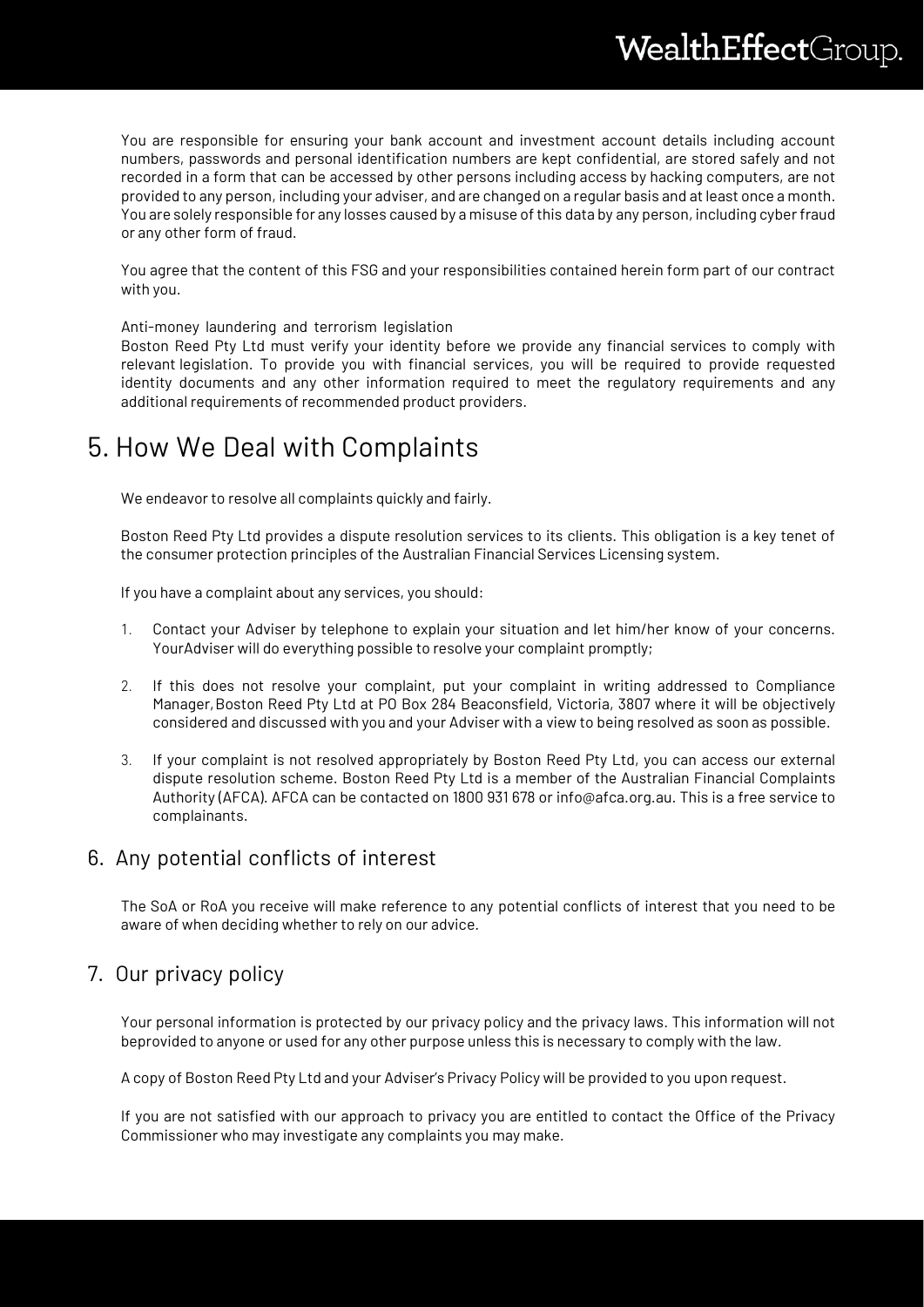## 8. Our compensation arrangements

Boston Reed Pty Ltd has arrangements in place to ensure it continues to maintain Professional Indemnity Insurance. In particular, the Professional Indemnity insurance, subject to its terms and conditions, providesindemnity up to the required regulatory sum insured for Boston Reed Pty Ltd, our Representatives (Advisers) and employees in respect of our authorisations and obligations under our Australian Financial Services License. This insurance continues to provide coverage for financial services work done by your Advisor while engaged with Boston Reed Pty Ltd.

Please do not hesitate to contact your Adviser should you have any questions about your Adviser's services and how your Adviser and Boston Reed Pty Ltd can help you improve your financial position.



Boston Reed Pty Ltd ABN 89 091 004 885 Unit 6, 68-70 Old Princes Highway, Beaconsfield VIC 3807 PO Box 284, Beaconsfield VIC 3807 Telephone: (03) 7006 5870 Email: [info@bostonreed.com.au](mailto:info@bostonreed.com.au)

Boston Reed Pty Ltd ACN 091 004 885 (AFSL 225738)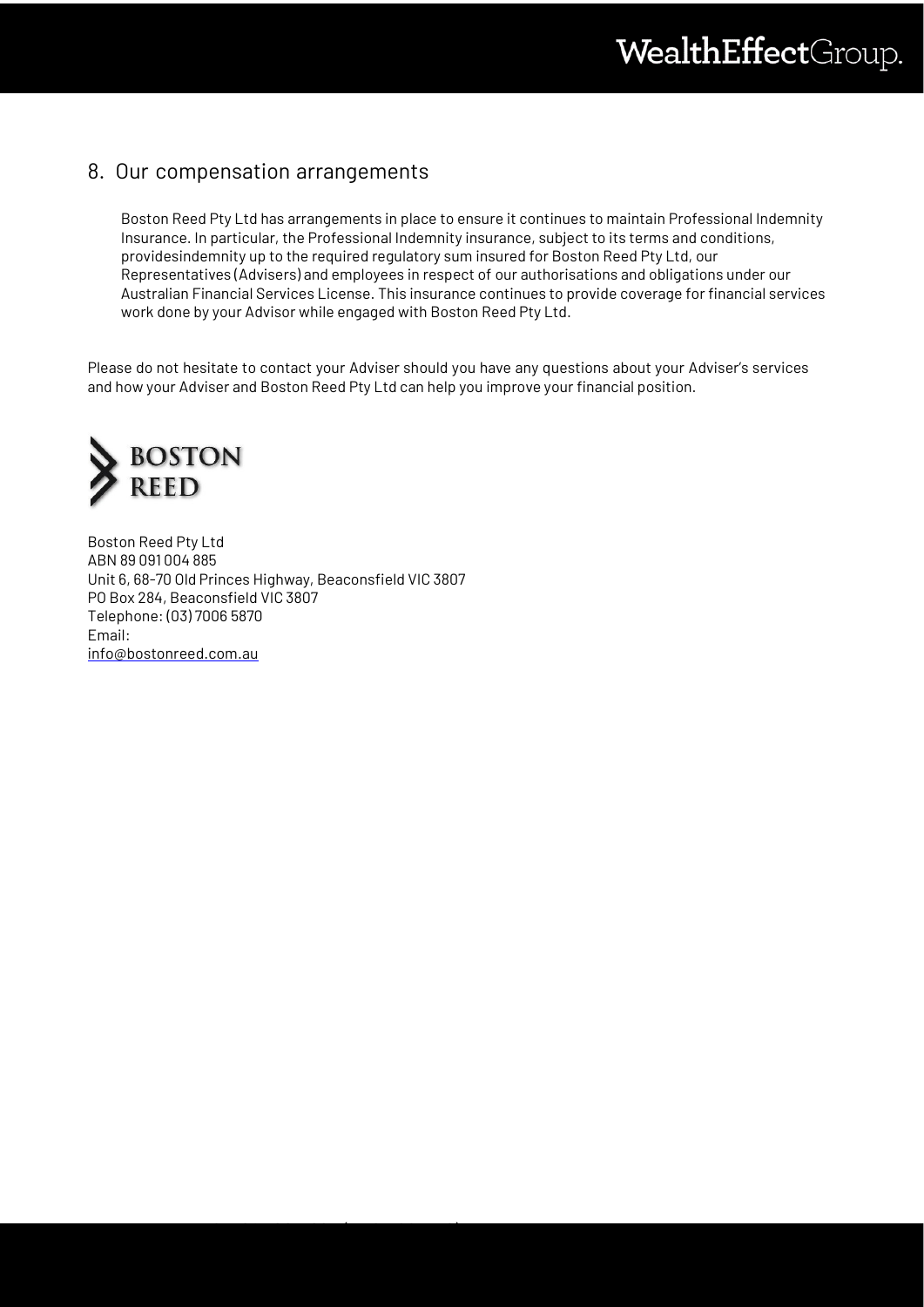# WealthEffectGroup.



Professional Associations

- $\checkmark$  Member of Financial planning association
	- $\checkmark$  SMSF Association
	- $\checkmark$  Melbourne Cricket club

Associations

- $\checkmark$  Member & Age Manger Venus Bay Surf lifesaving club.
- $\checkmark$  Member Currumbin Life saving club.
- $\checkmark$  Member Melbourne Football

## Andre Dirckze

Andre Dirckze is the Founder of Wealth Effect Group WE Mortgage Solutions and co-founder of WE Super.

With over 21 years of experience in the financial services industry he applies life coaching approach to finances and loves working with Gen Y 's and Gen X'ers across the country, helping them make smart, educated decisions with their money. "

Andre is also the co-founder of West is Best Business Improvement Group which provides avenues for local business owners to meet and share ideas and flourish in the community.

He is also a member of the Gen X Gen Y Financial Planning community. Most importantly Andre lives with his Family, wife and business partner Beth, and three children Mabel, Eli and Gretel.

Cub *"We give our client's the benefit of hindsight when making financial decisions, don't we all wish we hadthe benefit of hindsight"*

My Path Financial Planning Pty Ltd Tradings as Wealth Effect Group (CAR number 424768) and Andre Dirckze (AR number 395157) are Authorised Representatives of Boston Reed Pty Ltd (AFS License No225738), ABN 89 091 004 885.

Andre Dirckze provides a comprehensive range of financial planning services which include:

- Superannuation advice& strategies
- Retirement planning strategies
- Deb reduction strategies
- Cash flow management
- Managed investment schemes
- Securities advice
- Personal insurance advice
- Financial modeling & tax modelling

Boston Reed Pty Ltd ACN 091 004 885 (AFSL 225738)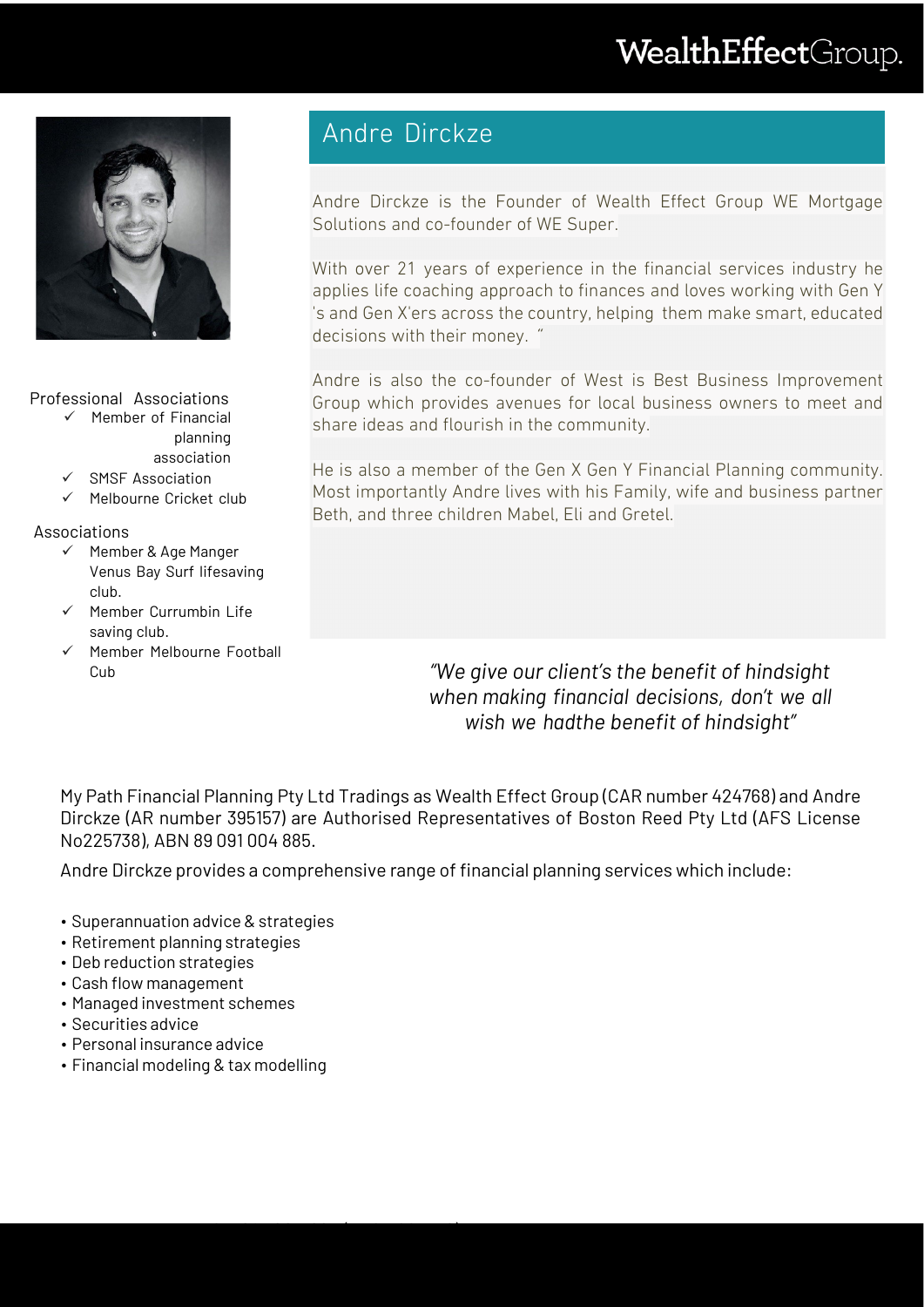# Privacy Policy

This Privacy Policy sets out the information handling policies of Boston Reed Pty Ltd (Boston Reed) and it Authorised Representatives current as at 3 September 2018.

Boston Reed recognises the importance of privacy and we are committed to ensuring the privacy of your information. This policy explains the steps we have taken to comply with the Privacy Act 1988 (Cth) and the Australian Privacy Principles.

## Information collection

We will only collect information that is reasonably necessary for us to perform our services. Wewill notify you if we intend to collect information and will only collect information with your consent. The type of information that we collect and hold about you depends on the type of product or service that we provide to you. The personal information that we hold about you mayinclude but is not limited to:

- Name, address and contact details:
- Date of birth, age and your intended plans for retirement;
- Financial goals, needs, objectives and circumstances;
- Details of your dependents and beneficiaries;
- Financial information (for the purpose of preparing a financial plan and/or statement ofadvice);
- Information regarding your health (for some types of insurance);
- Your employment details (including your occupation, details of your employer, the natureof your employment and salary);
- Your tax file number (where you have given it to us);
- In some cases, insurance claim information;
- Identification documentation (which, in some cases, we are required to collect by law);and
- The products and services we provide, or have provided, to you.

We do not generally collect sensitive information about you unless required by applicable law or rules, or you have consented to it. Sensitive information includes information relating to:

- Race;
- Political or religious beliefs;

Boston Reed Pty Ltd ACN 091 004 885 (AFSL 225738)

- Sexual preferences;
- Criminal convictions;
- Membership of professional or trade associations or unions; and
- Health information.

As set out above, we collect health information with your consent where it is relevant for sometypes of insurance.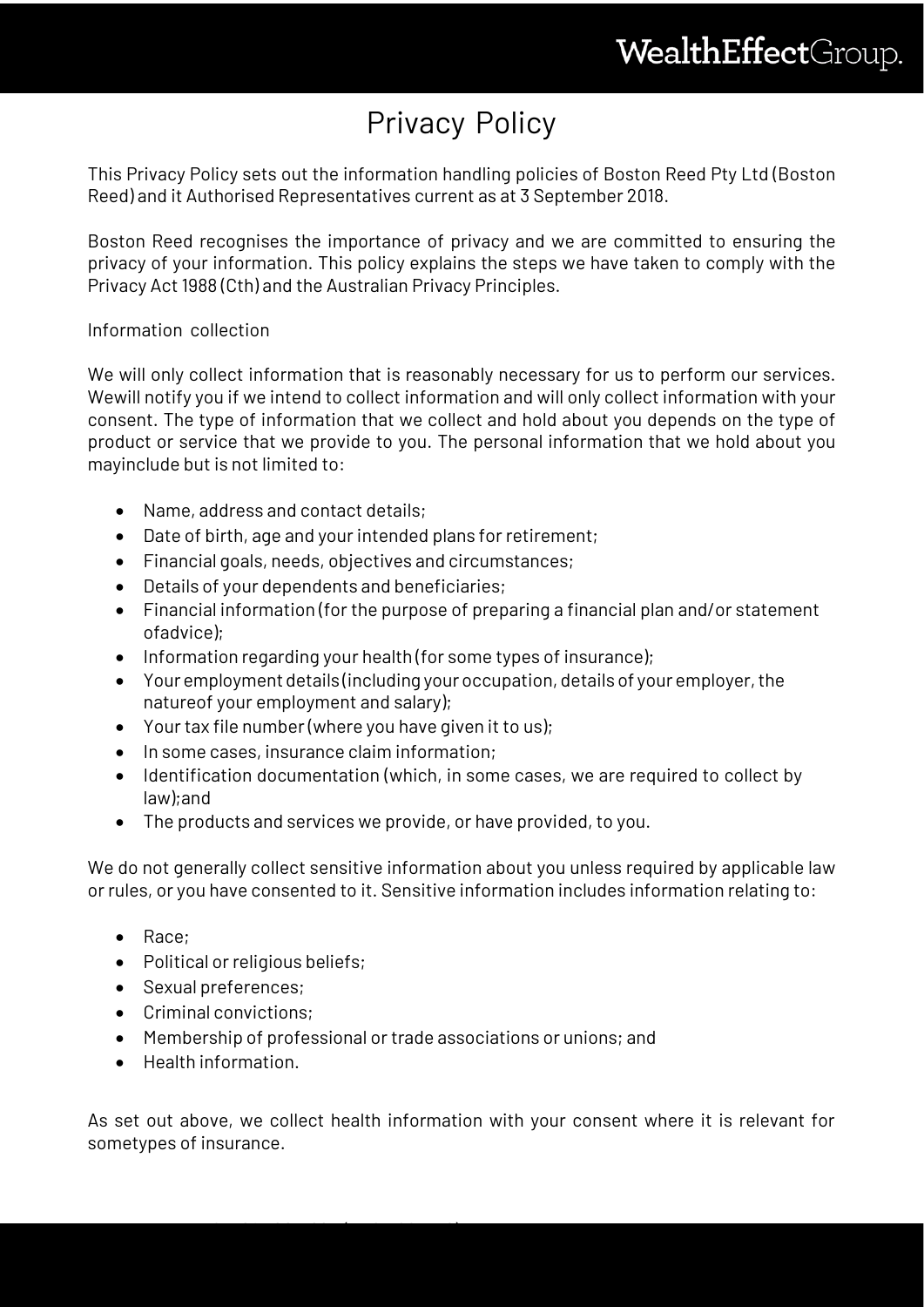## Use of your Personal Information

We use the personal information that you provide to us to assess your personal and financial circumstances and your risk tolerance so that we can formulate appropriate investment strategies and recommendations for you.

## Disclosure of Personal Information

We may disclose the personal information which we have about you to other organisations to assist us to implement and administer your investments, and provide you with certain productsand services, including:

- Professional Advisers such as lawyers and accountants;
- Insurance companies;
- Financial institutions, including for the purpose of procuring finance for your investments where you have requested us to so;
- Organisations offering products and services which you wish to invest in or obtain;
- Regulatory bodies if requested to do so; and
- To meet our legal obligations

We only use and disclose personal information about you for the purpose for which it was disclosed to us and for related purposes which would reasonably be necessary. For example, we may from time to time use your personal information to inform you of investment opportunities or to provide information about product and services which may be of interest toyou. However, we do respect your right to ask us not to do this so please let us know if you do not want us to provide you with this additional information. We do not sell personal informationto other organisations to allow them to do this. Your personal information may be disclosed to staff of our group's Vietnam Office in Ho Chi Minh City Boston Reed Pty Ltd's foreign office in Vietnam in order for us to provide our services to you.

Please note that by law, in some circumstances, we may be required to disclose your personal information to third parties without your authorisation such as to government authorities and law enforcement bodies in Australia and overseas.

### Quality of Personal Information

Boston Reed Pty Ltd ACN 091 004 885 (AFSL 225738)

It is in our interests to ensure that the personal information that we have about you is accurate,complete and up-to-date. To assist us with this, please advise us if you believe that any of the